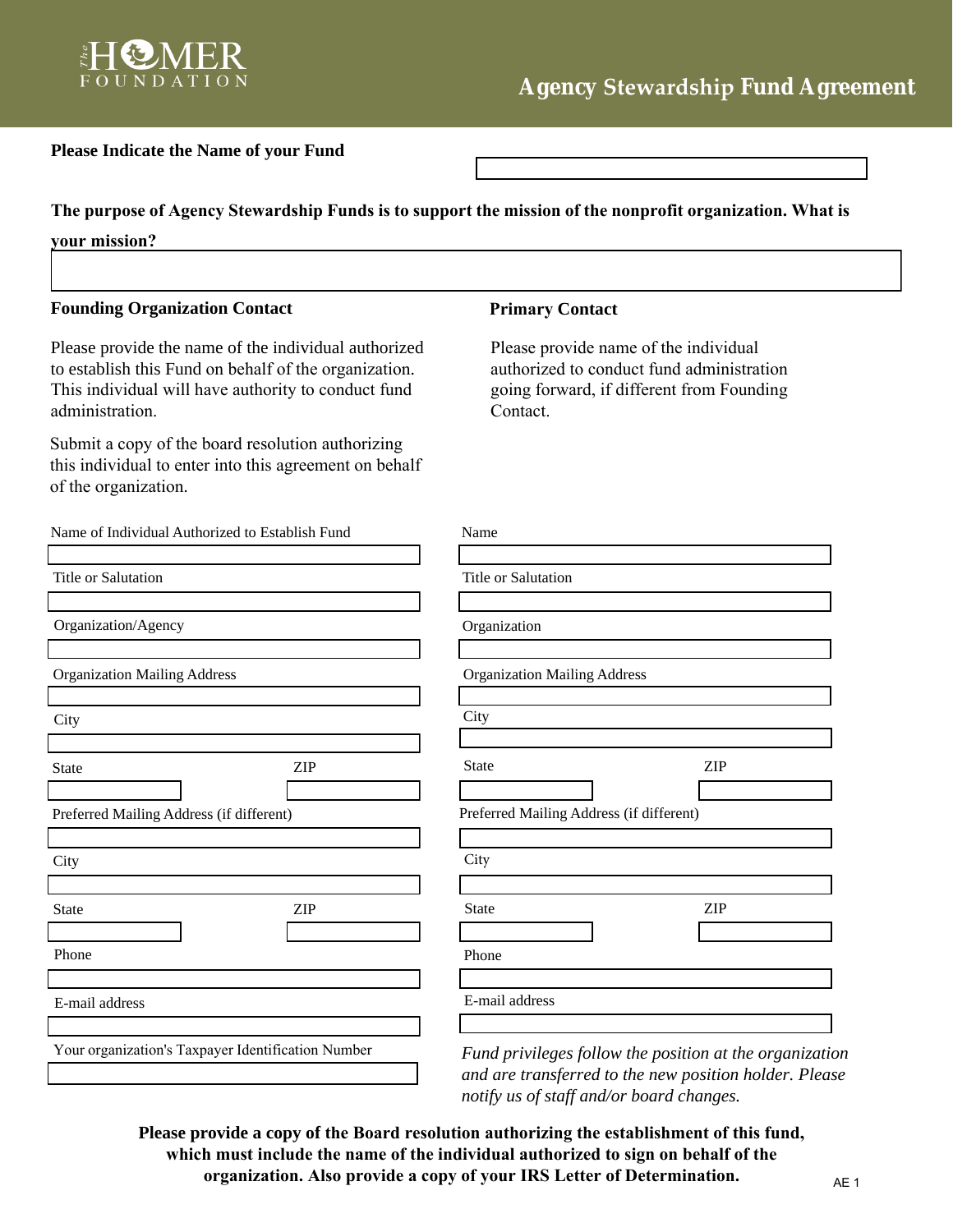## **Gifts to Establish Fund**

Check payable to the Homer Foundation

□ Other (Please describe)

# **Any description of gifts (optional)**

### **Total amount**

| This Fund is a Non-Endowed Fund, intended to be a long-term fund to meet the immediate and ongoing needs of the |  |
|-----------------------------------------------------------------------------------------------------------------|--|
| Agency. It will be invested and make grants in accordance with criteria outlined in our Non-Endowed Funds       |  |
| Investment and Spending Policy.                                                                                 |  |

### **Succession Plan**

In the unlikely event that your organization dissolves or ceases to exist without clear directives in your bylaws, the Homer Foundation Board of Trustees will designate a new nonprofit beneficiary of the Fund whose mission most closely aligns with the mission and purpose of the founding organization.

# **Please tell us how you learned about the Homer Foundation**

| $\Box$ Other |
|--------------|

# **Special Instructions**

*Please provide any additional or instructions pertaining to your Fund, including distributions plan.*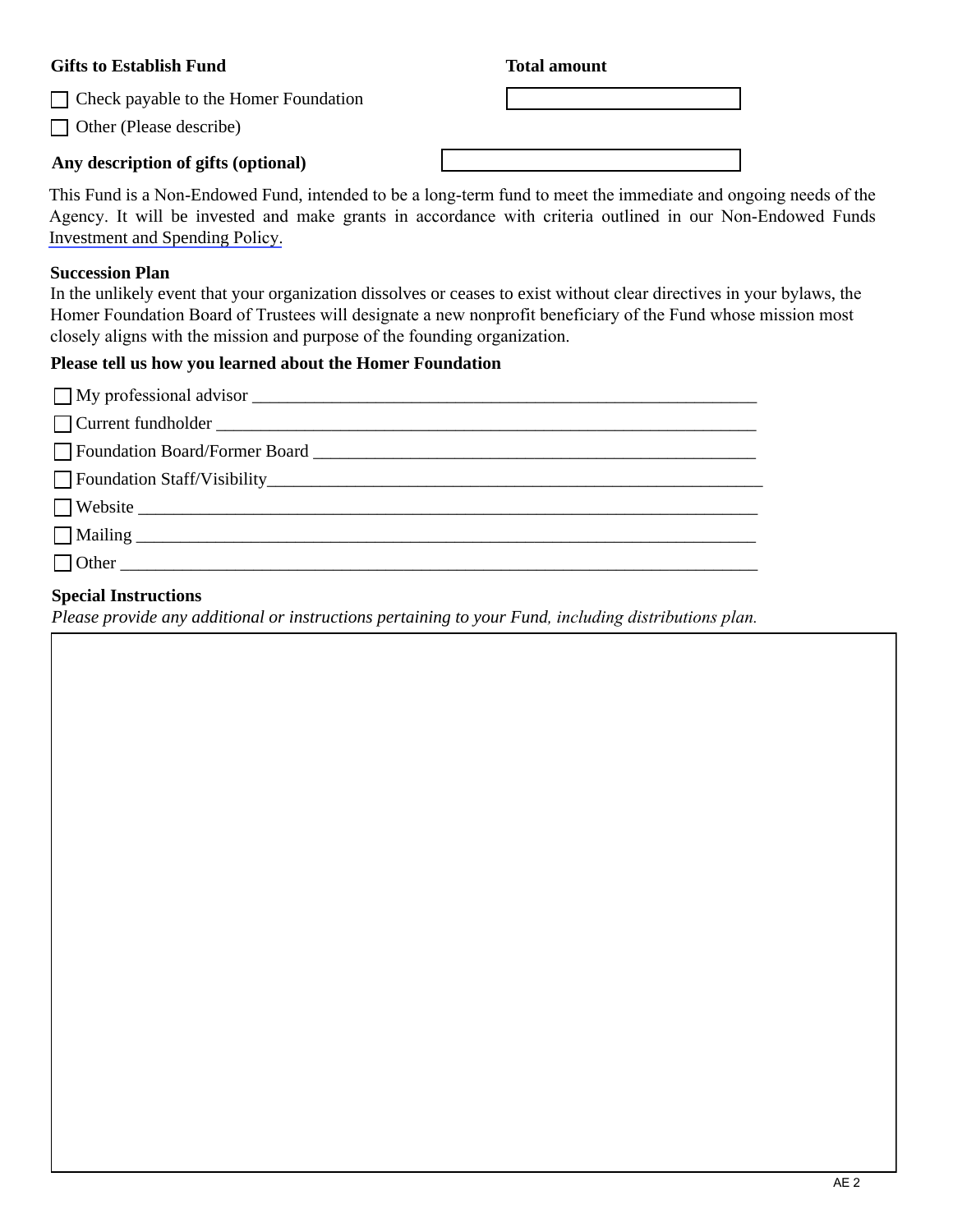# **TERMS AND CONDITIONS**

### **Tax Status of Contribution**

Funds established at the Homer Foundation ("Foundation") are component funds of the Foundation, a Section 501(c)(3) public benefit corporation. All contributions to the Foundation's funds are treated as gifts to a Section 501(c)(3) public charity and are tax-deductible, to the extent allowed by law, subject to individual and corporate limitations. Acceptance of all gifts is subject to the provisions of the Foundation's Gift Acceptance Policy. Any assets contributed to funds at the Foundation, once accepted by the Board of Trustees of the Foundation, represent unconditional and irrevocable gifts and are not refundable. Legal control and responsibility for the funds rest with the Foundation.

## **Variance Power**

All funds established at the Foundation are subject to the Foundations "variance power," as set forth in its Bylaws. Variance power grants the Foundation's Board of Trustees the power to modify any condition or restriction on the distribution of funds for any specified charitable purpose or purposes, or to a specified organization or organizations if, in its sole judgement (without the necessity of the approval of any other party), such restriction or condition becomes, in effect, unnecessary, incapable of fulfillment, or inconsistent with the charitable needs of the community or area served by the Foundation.

### **Investment of Assets**

All assets contributed to funds established at the Foundation are invested in the Foundation's investment pools and are managed in accordance with the Foundation's Investment and Spending Policies (ISP). A copy of the Foundation's current Investment and Spending Policy Statement is available upon request.

For the purposes of investments, the Foundation does not segregate the assets of any single fund from the assets of the Foundation's other component funds, but will keep a separate account of the fund's assets, and the fund's proportionate share of all investment gains or losses applied to the fund. In establishing a fund, the donor acknowledges that the investments in the fund are subject to market and interest rate fluctuations. All investment returns are reported net of all investment fees.

All non-endowed funds are invested in the Foundation's portfolio with a lower risk factor than our endowment pool. Fund holders shall receive quarterly Fund Activity Reports.

# **Spending Rules**

Distributions of grants from the Fund may be made in any amount up to 100% of the Fund's Assets, in accordance with the Uniform Prudent Management of Institutional Funds Act (UPMIFA) (as amended from time to time) and the Spending Policy adopted by the Foundation (as amended from time to time). The distributions plan should be noted in the special instructions in this fund agreement.

#### **Administrative Expenses**

The Homer Foundation will assess administrative and investment management fees against the Fund in accordance with its own published fee schedule (as amended from time to time). The Homer Foundation may also assess the fund to cover any unusual expenses incurred in connection with the contributed assets, including the cost of disposal.

# **Fund Minima**

The minimum funding amount is \$10,000. Funds may be established with less than the required minimum provided that the minimum is met within two years' of the fund's establishment; grants may not be made from funds until the require minimum is achieved.

#### **Policies**

The undersigned have received and agree to the foregoing terms and conditions and to Foundation policies referred to herein.

#### **Indemnity**

In consideration of the Foundation's creating a Fund at the request of the undersigned individual(s) or entity and for other good and valuable consideration, the undersigned hereby agree to indemnify and hold harmless the Foundation against any liability, cost, or expense which the Foundation may incur by reason of its acting upon instructions or recommendations given to the Foundation by any of the undersigned or by persons authorized to make recommendations with regard to the Fund.

#### **Fund-raising**

Additional gifts may be made directly to a fund at any time. For liability reasons, the Foundation pay event vendors out of a charitable fund. A copy of the Foundation document Policies and Guidelines for Promoting Funds of the Community Foundation will be made available on request.